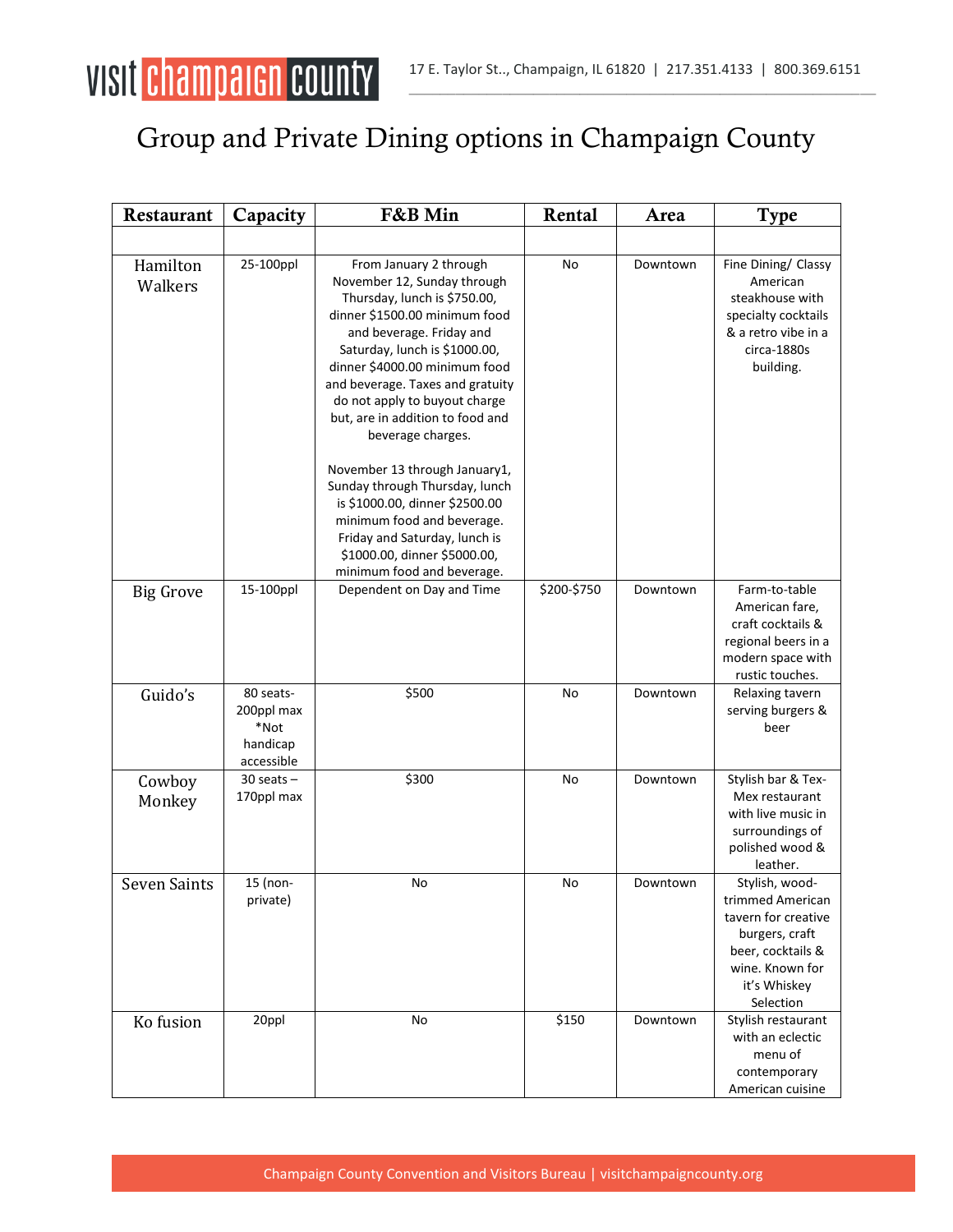

|                  |                       |                                  |    |                           | & classic sushi                             |
|------------------|-----------------------|----------------------------------|----|---------------------------|---------------------------------------------|
|                  |                       |                                  |    |                           | dishes.                                     |
| <b>Black Dog</b> |                       | Group reservations accepted up   |    | Downtown                  | <b>Black Dog Smoke</b>                      |
| Smoke & Ale      |                       | to 20 ppl.                       |    |                           | & Ale House is                              |
| House            |                       |                                  |    |                           | notorious for                               |
|                  |                       |                                  |    |                           | serving up some of                          |
|                  |                       |                                  |    |                           | the best BBQ in                             |
|                  |                       |                                  |    |                           | the Midwest. With                           |
|                  |                       |                                  |    |                           | a variety of                                |
|                  |                       |                                  |    |                           | sandwiches,                                 |
|                  |                       |                                  |    |                           | burgers and                                 |
|                  |                       |                                  |    |                           | platters, the small<br>restaurant satisfies |
|                  |                       |                                  |    |                           | local BBQ lovers in                         |
|                  |                       |                                  |    |                           | the Champaign-                              |
|                  |                       |                                  |    |                           | Urbana area.                                |
| Farren's Pub     |                       | Group reservations accepted up   |    | Downtown                  | Low-key joint                               |
|                  |                       | to 20 ppl.                       |    |                           | doling out burgers                          |
| & Eatery         |                       |                                  |    |                           | & other American                            |
|                  |                       |                                  |    |                           | grub, plus a                                |
|                  |                       |                                  |    |                           | selection of draft                          |
|                  |                       |                                  |    |                           | beers. Voted best                           |
|                  |                       |                                  |    |                           | burger in C-U 5                             |
|                  |                       |                                  |    |                           | years running.                              |
| Neil Street      |                       |                                  |    |                           |                                             |
| <b>Blues</b>     |                       |                                  |    |                           |                                             |
|                  |                       |                                  |    | South                     |                                             |
|                  |                       |                                  |    | Champaign                 |                                             |
| Baxter's         | 10-50ppl              | Yes, Depending on the day and    | No | South                     | American                                    |
|                  |                       | time                             |    | Champaign                 | Steakhouse                                  |
|                  |                       |                                  |    |                           | offering seasonal                           |
|                  |                       |                                  |    |                           | menus that boast                            |
|                  |                       |                                  |    |                           | a variety of                                |
|                  |                       |                                  |    |                           | signature dishes                            |
|                  |                       |                                  |    |                           | that you can't find                         |
|                  |                       |                                  |    |                           | anywhere else.                              |
| Aspen Tap        | 12 (Private)          | No. Space is reserved at a first | No | South                     | Casual sports bar                           |
| House            | 50 (semi-             |                                  |    |                           |                                             |
|                  |                       | come, first served basis.        |    | Champaign                 | chain serving                               |
|                  | private)              |                                  |    |                           | bottled & own-                              |
|                  |                       |                                  |    |                           | label beers,                                |
|                  |                       |                                  |    |                           | cocktails &                                 |
|                  |                       |                                  |    |                           | comfort food.                               |
| Papa Dels        | 12-250ppl             | No                               | No | South                     | Heaping deep-dish                           |
|                  |                       |                                  |    | Champaign                 | pizzas, pasta &                             |
|                  |                       |                                  |    |                           | craft brews are                             |
|                  |                       |                                  |    |                           | served at this                              |
|                  |                       |                                  |    |                           | stylish, spacious                           |
|                  |                       | No                               |    |                           | outpost.                                    |
| El Toro          | 35ppl                 |                                  | No | *Multiple<br>locations in | Traditional                                 |
|                  |                       |                                  |    |                           | Mexican cuisine.                            |
|                  |                       |                                  |    | Champaign<br>and Urbana   |                                             |
|                  |                       |                                  |    | <b>North</b>              |                                             |
|                  |                       |                                  |    | Champaign                 |                                             |
| Alexanders       | 20 (semi-<br>private) | No                               | No | North<br>Champaign        | Chophouse with<br>both kitchen-             |